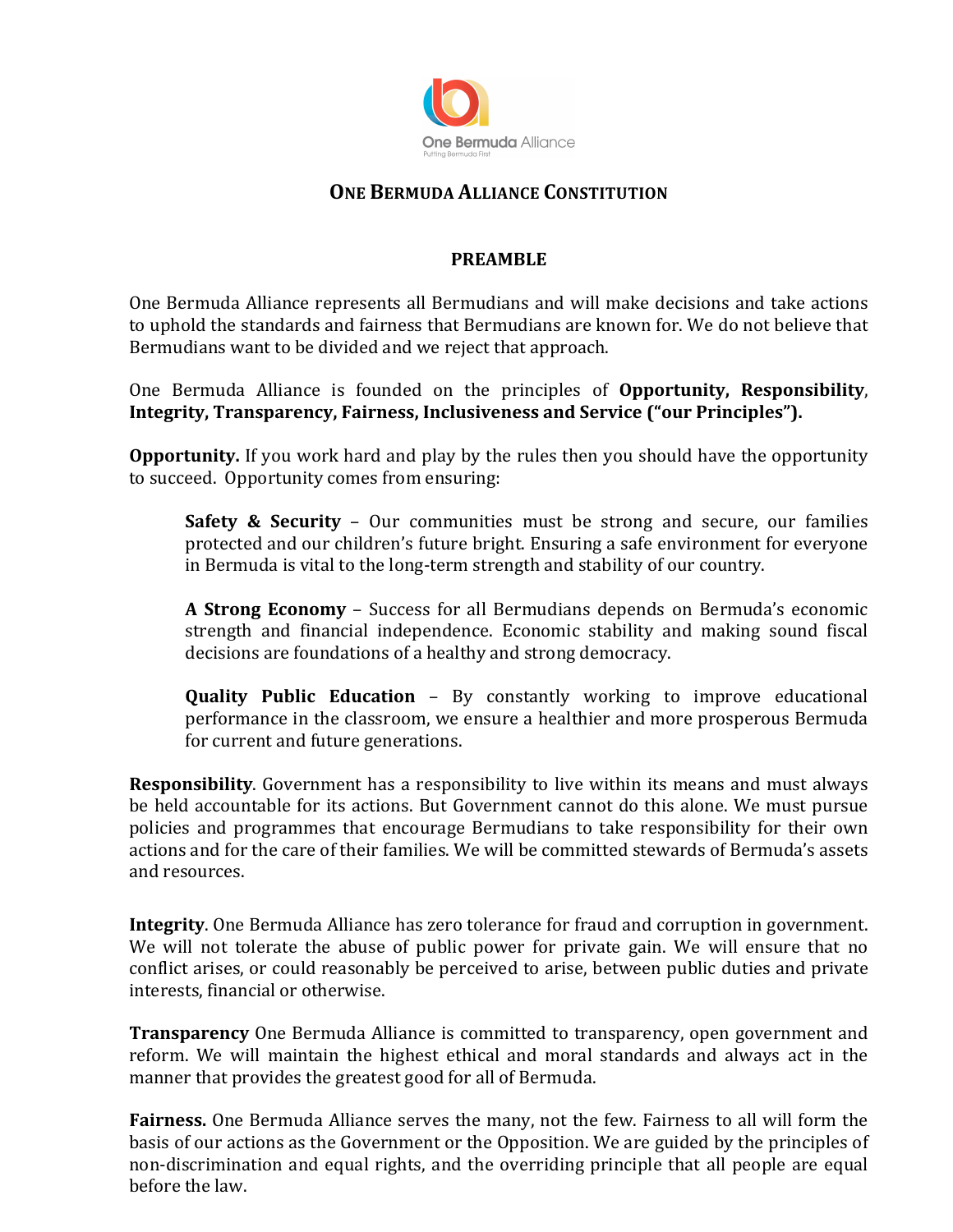**Inclusiveness**. One Bermuda Alliance embraces the diversity of the Bermudian community – a community that is tolerant of differences and demonstrates mutual respect for all. We maintain an environment in which all people feel free to share ideas and information. We are open minded and respectful of the views of others and are collaborative in the best interests of Bermuda.

**Service.** Political power belongs to the people and must only be entrusted to those prepared to serve Bermuda. We work for the benefit of all Bermuda's people.

Members of One Bermuda Alliance will, at all times, put the best interests of Bermuda first. We will enhance our democracy by making our parliamentary system more inclusive, more transparent, and more collaborative for the public and parliamentarians. We will uphold the highest ethical and moral standards and ensure that elected and appointed representatives lead by example and are accountable. We will draw from the widest possible membership for government appointments and ensure that those appointed understand their responsibilities and put Bermuda first.

# Article 1: Name and Objectives

1.1 The official name of the organisation will be One Bermuda Alliance (the "OBA").

1.2 The OBA's objectives ("our Objectives") are to:

- (i) Address crime, violence, gangs and misuse of drugs and ensure Bermuda has a modern justice system that is fair, sensible and accessible to all.
- (ii) Practice financial prudence in government and ensure government lives within its means and strives to reduce debt and the tax burden on individuals and businesses.
- (iii) Grow and diversify our economy to provide opportunities for current and future generations of Bermudians, while enhancing international and local business and rejuvenating tourism.
- (iv) Ensure a level playing field and give a step up to those who need help to compete in Bermuda's economy.
- $(v)$  Improve the public education system to provide our children and young adults with the skills and training they need to compete in the 21 $^{\circ}$  century.
- (vi) Make healthcare more affordable and accessible and improve the quality for seniors and our community, while ensuring sustainability for future generations.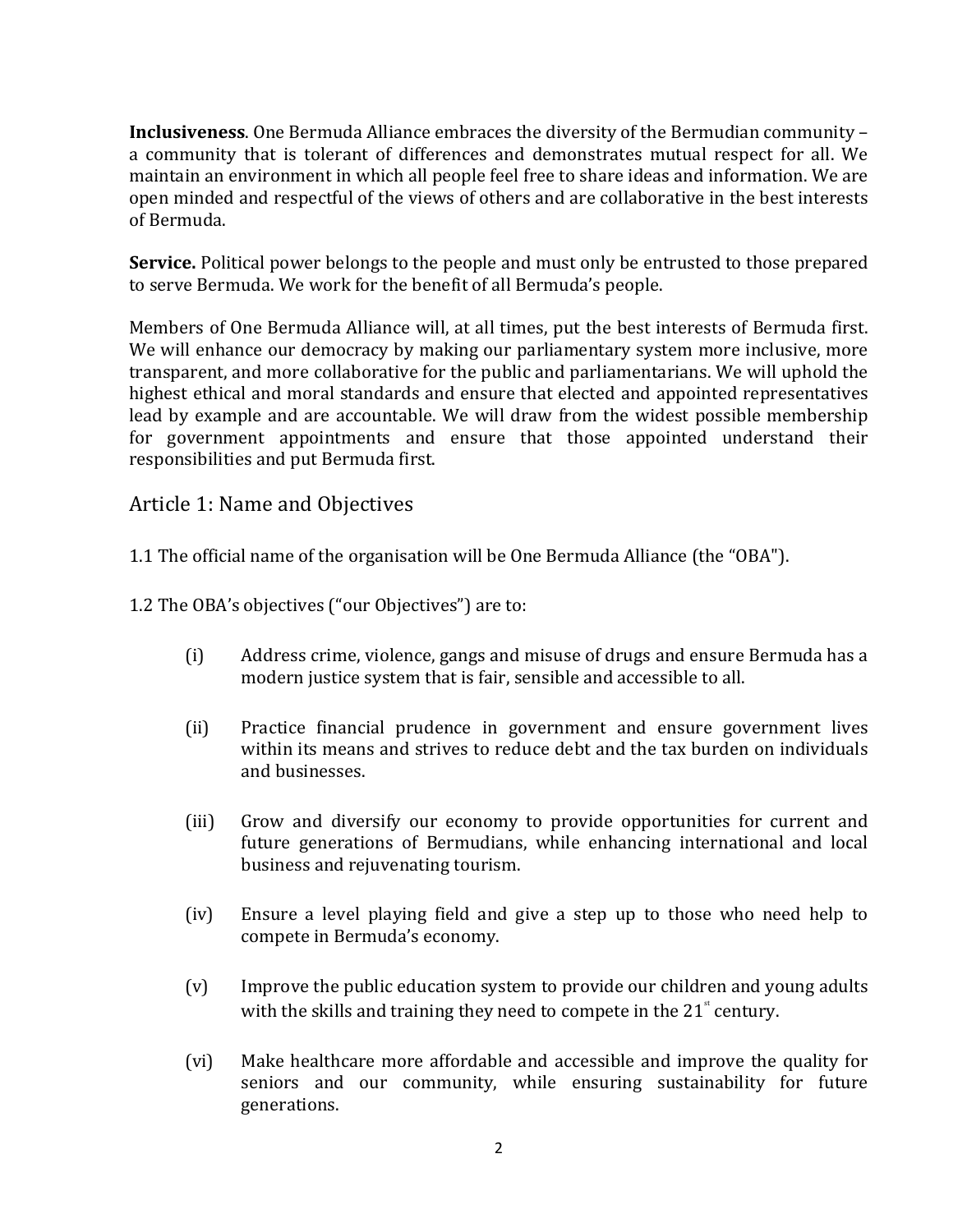- (vii) Pursue environmental sustainability for present and future generations.
- (viii) Engender a society that is inclusive, embraces diversity and equal opportunity and protects everyone's human rights.
- (ix) Put Bermuda first to move Bermuda forward.
- $(x)$  Transform the way politics is practiced and the way in which Bermuda is governed.
- (xi) Appeal to and include Bermudians from all walks of life who desire continuous improvement in the way politics is conducted.
- (xii) Operate as a broad church  $-$  open to all who wish to join and abide by our Principles and our Objectives.

Article 2: Activities and Membership

- 2.1 In furtherance of our Principles and to achieve our Objectives, the OBA:
	- (i) Will take part in democratic electoral processes.
	- (ii) May work together with other organisations for particular purposes consistent with our Objectives.
	- (iii) Will raise funds and invite and receive contributions from any persons whatsoever by way of subscription, donation or otherwise.
	- $(iv)$  Will publish, with or without charge, any items the OBA sees fit.
	- (v) May employ and pay people to supervise, organise and carry out our Objectives.
	- (vi) May purchase, lease or rent property necessary to carry out our Objectives and make arrangements for the management of any such property.
	- (vii) May invest any monies of the OBA not immediately required.
	- (viii) May do all other lawful things necessary for the attainment of our Objectives.
- 2.2 Membership of the OBA is open to all persons who agree with our Principles and who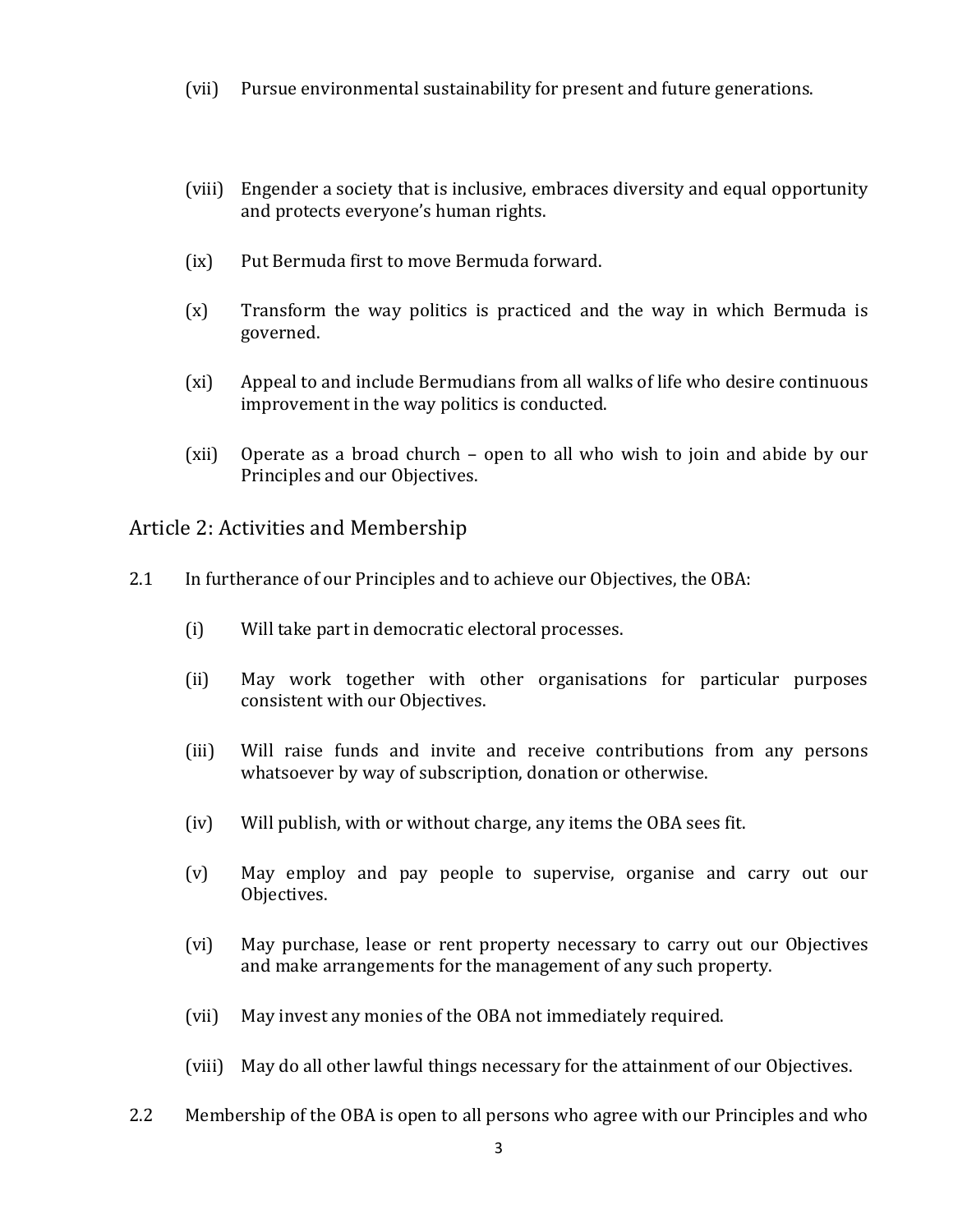will pursue our Objectives. The minimum age for membership is sixteen. The OBA shall not otherwise discriminate in its membership.

- 2.3 Membership is by application to the Executive Committee (the "Executive"). An applicant for membership will complete and sign an application confirming that the applicant agrees with our Principles and will pursue our Objectives. Upon receipt of the application and payment of the subscription amount set by the Executive, then, unless the application is refused under Clause 2.5 of this Constitution, the applicant will become a member of the OBA and will be listed on the Roll of Membership. The process for subscriptions will be set out from time to time by the Executive. Membership will run from  $1^*$  January to  $31^*$  December each year and must be renewed annually, although any Member may request automatic renewal.
- 2.4 Subject to Clause 3.4 of this Constitution, OBA Members will be able to vote at General Conference or Special Conference pursuant to procedural rules proscribed by the Executive from time to time. OBA Members will receive other benefits as decided by the Executive from time to time.
- 2.5 Membership may be refused, suspended, or withdrawn by the Executive on any one or more of the following grounds:
	- (i) Disagreement, evidenced by conduct, with our Objectives.
	- (ii) Because admission or continued membership would likely bring the OBA into disrepute.
	- (iii) Membership of another political party in Bermuda.
- 2.6 Any person aggrieved by a refusal, suspension or withdrawal of membership, will have a right of appeal to the Discipline Committee. Any member of the Discipline Committee who took the decision to refuse, suspend or withdraw membership will not determine the appeal.
- 2.7 OBA Members are in "good standing" if their subscriptions are up to date and their membership has not been suspended or withdrawn.

## Article 3 - General Conference and Special Conference

- 3.1 The OBA may hold a General Conference annually as determined by the Executive. General Conference may be open to non-OBA Members, but only OBA Members in good standing may vote at General Conference.
- 3.2 The business of General Conference will be to receive reports from the OBA Officers, to receive the OBA's accounts and, every two years, to vote on OBA Chair and OBA Deputy Chairs and, every four years, to vote on the OBA Leader and OBA Deputy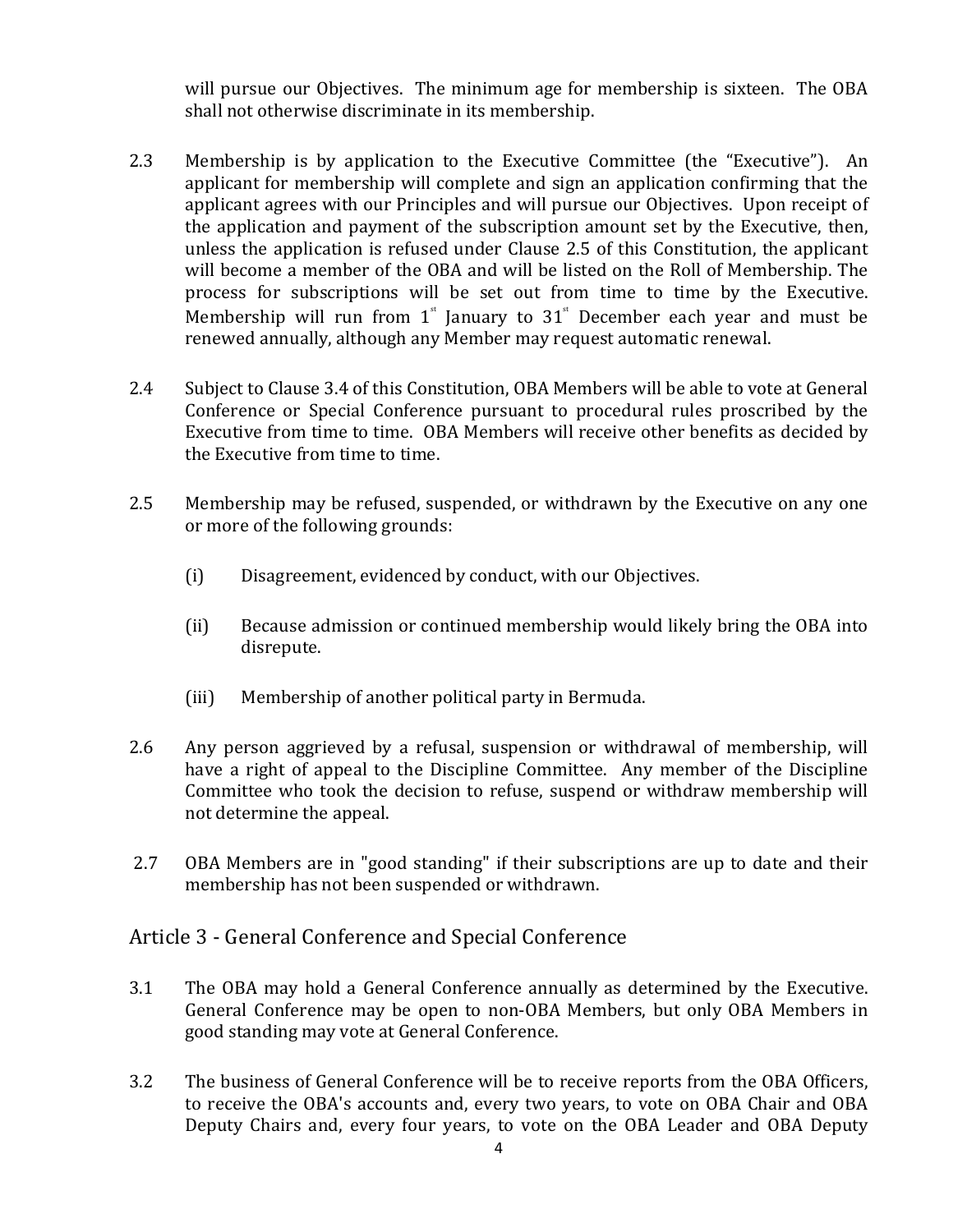Leader. Business at General Conference may also include the consideration of motions on the OBA's policy and strategy. General Conference will also decide other matters as determined from time to time by the Executive.

- 3.3 All motions at General Conference will be passed by a simple majority of those voting. Rules for submitting nominations, motions and electoral procedures at General Conference will be determined by the Executive from time to time. Any Member may view these rules upon request.
- 3.4 Voting for election of the OBA Leader, the OBA Deputy Leader, the OBA Chair and the two OBA Deputy Chairs will be by secret ballot. Only OBA Members registered on the Parliamentary Register at least seven days before the last date for the receipt of ballot papers can vote in elections for OBA Leader and OBA Deputy Leader.
- 3.5 Motions carried will have immediate and binding effect unless the motion says otherwise.
- 3.6 The Executive may vote to summon Special Conference for specific purposes. Special Conference may be open to non-OBA Members, but only OBA Members in good standing may vote at Special Conference. All motions at Special Conference will be passed by a simple majority of those voting. Rules for submitting nominations, motions and electoral procedures at Special Conference will be determined by the Executive from time to time. Any member may view these rules upon request.
- 3.7 Notices of General Conference and Special Conference will be published in a local newspaper at least fourteen days in advance.
- 3.8 A quorum for purposes of holding a vote at General Conference or Special Conference will require the presence of no less than ten percent of OBA Members in good standing.
- 3.9 Internet voting may be permissible with rules determined by the Executive from time to time. Any member may view these rules upon request.
- 3.10 All resolutions at General Conference or Special Conference will be minuted by the OBA Secretary and the minutes will be circulated to OBA Members within thirty days and approved at the next General Conference.

## Article 4 - The Executive Committee

4.1 The Executive is the governing committee of the OBA and will comprise of the following nine posts: OBA Chair, two OBA Deputy Chairs, OBA Treasurer, OBA Secretary, (those five together the "OBA Officers"), OBA Leader, OBA Deputy Leader and two OBA Regional Chairs elected by a simple majority vote of the OBA Regional Chairs. The two OBA Regional Chairs elected to the Executive may not be MPs,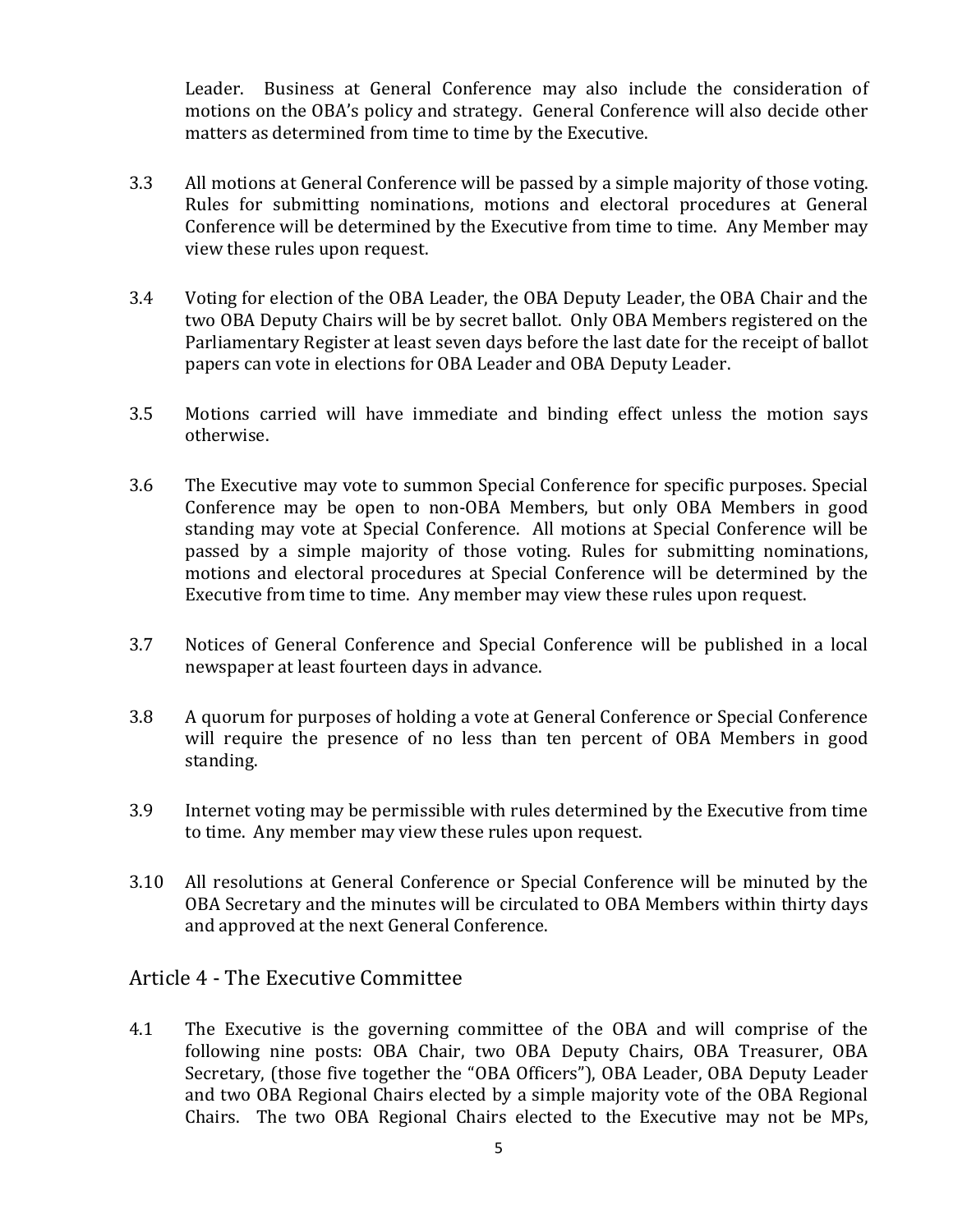Senators or Adopted Candidates.

- 4.2 The Executive is chaired by the OBA Chair (or by the OBA Chair's nominee). The Executive controls the day to day operations of the OBA and adheres to the following goals:
	- (i) Promotion of discussion in the Caucus of the interests and views of OBA Members.
	- (ii) Open and accountable fundraising and financing, which are coordinated with other OBA activities and Regional activities designed to meet our Principles and our Objectives.
	- (iii) Maintain a policy development process to encourage participation of all OBA Members to develop the OBA's Platform.
	- (iv) Communicate all relevant decisions to OBA Members, the Caucus, the Regions and all standing and temporary committees.
- 4.3 Membership of the Executive will be restricted to OBA Members in good standing. Members of the Executive will not be paid employees of the OBA, and will receive no fees or other compensation for their services, other than reimbursement of direct expenses incurred as approved by the Finance Committee.
- 4.4 The OBA Leader, OBA Deputy Leader, OBA Chair and the OBA Deputy Chairs will be elected by OBA Members in good standing with the election held pursuant to rules set by the Executive and subject to the nomination process set by the Executive. Any member may view these rules upon request.
- 4.5 The OBA Secretary and OBA Treasurer will be selected by simple majority of the OBA Leader, OBA Deputy Leader, OBA Chair and OBA Deputy Chairs. The offices of OBA Leader, OBA Deputy Leader and the five OBA Officers may only be held singly unless otherwise approved by the Executive and then only on a temporary basis.
- 4.6 Four of the nine members of the Executive must be present for a quorum. All votes of the Executive will be by simple majority of those present and voting save for where provided for by Clause 4.13 and Clause 6.3 of this Constitution. Discussions at the Executive are confidential.
- 4.7 Any three or more of the nine members of the Executive may requisition an emergency meeting of the Executive by calling on the OBA Secretary to summon one as soon as practicable. The requesting members must state the business to be discussed and any related motions to be put to the Executive, and the agenda for the emergency meeting will comprise this business and matters arising and no other.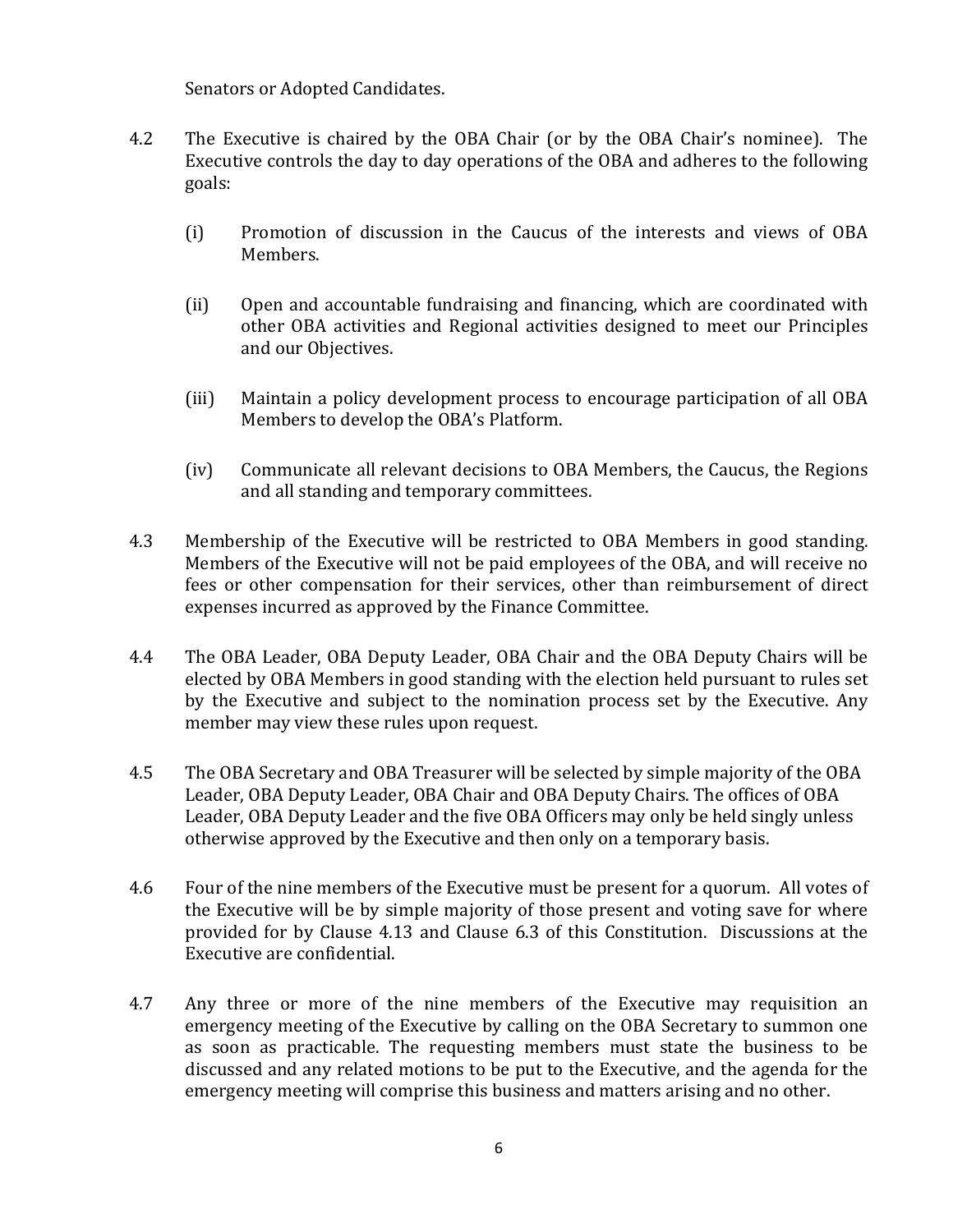- 4.8 The Executive will establish standing committees and may establish temporary committees for the administration and promotion of the OBA, the development of OBA policy, and other OBA business. All committee chairs will report to the Executive as often as deemed necessary by the Executive.
- 4.9 The Executive may from time to time appoint *ex-officio* members to the Executive or to any of its committees. *Ex-officio* members will not have a vote, nor count towards the quorum, at any meeting.
- 4.10 Other than the OBA Leader and the OBA Deputy Leader, who shall each serve a four year term, all other Members of the Executive will serve for a term not exceeding two years and will be eligible for election/re-selection at the completion of the two year term. The term of the Executive may be extended by the Caucus passing a motion by simple majority to enable all members of the Executive to stay in post in order to fight a General Election, provided the General Election is no later than sixty days after the completion of the current term.
- 4.11 The resignation of a member of the Executive will either be evidenced in writing and sent or given to the OBA Chair, or (if given orally at a meeting of the Executive) be minuted at that meeting and those minutes will be signed at that meeting by the OBA Chair (or in the absence of the OBA Chair by the chair of that meeting of the Executive) next to the entry relating to the resignation.
- 4.12 If at any time the OBA membership of a serving member of the Executive shall be suspended or withdrawn, that member of the Executive shall automatically be suspended or withdrawn (as the case may be) from the Executive and shall not be entitled to participate on the Executive until after the restoration of OBA membership.
- 4.13 Referral of a member of the Executive to the Discipline Committee may be undertaken only by a resolution to that effect passed by at least two-thirds of the members of the Executive present at the meeting. These measures are in addition to the automatic suspension/withdrawal from the Executive pursuant to Clause 4.12 of this Constitution. Grounds for referral by the Executive will be any one or more of the following:
	- (i) Public opposition outside the Executive to measures duly approved by the Executive, if it is considered that such public opposition has caused or is likely to cause the OBA or its leadership to be brought into public disrepute.
	- (ii) Breaching the confidentiality of the Executive or the OBA.
	- (iii) Persistent non-attendance at meetings of the Executive without good cause.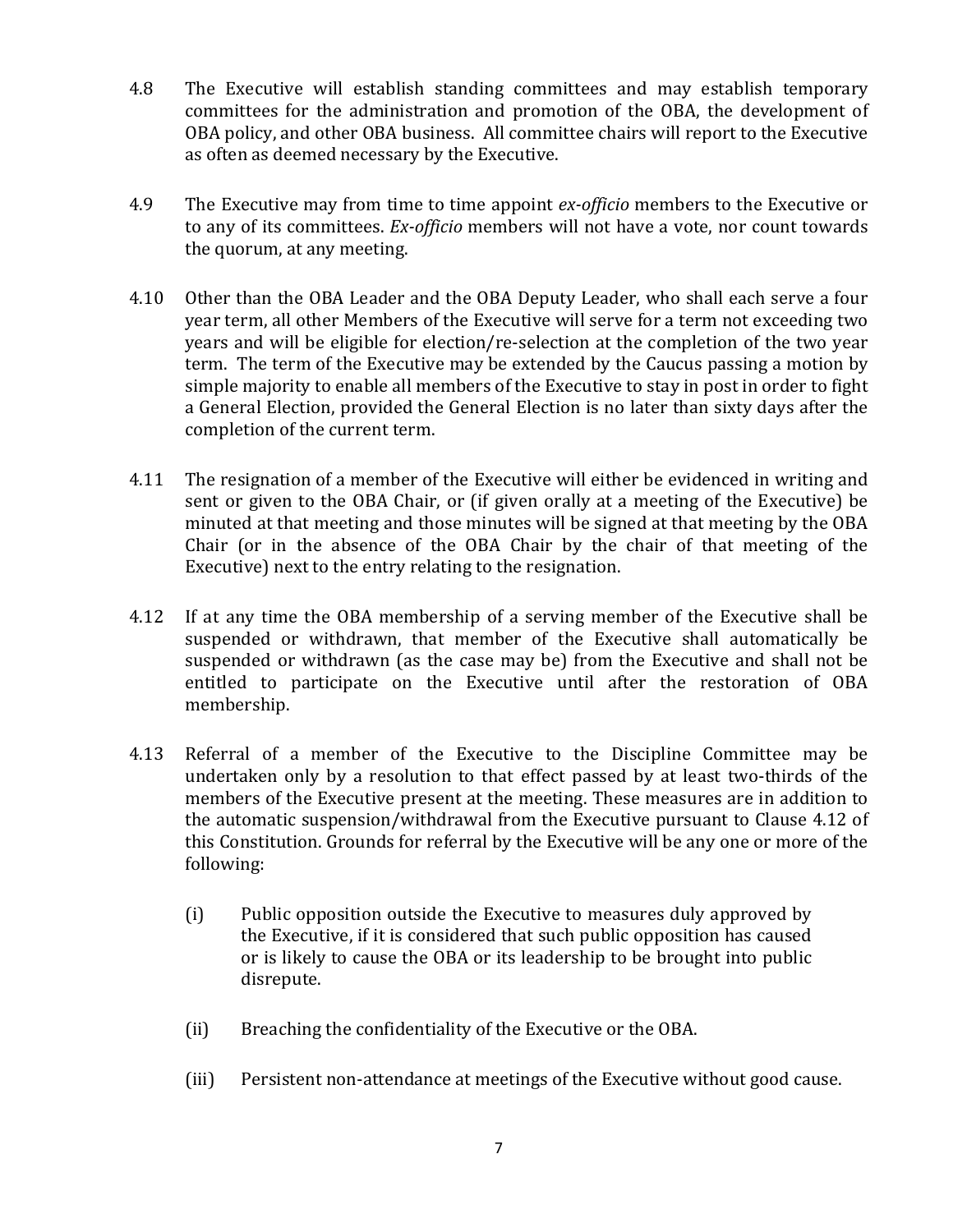- $(iv)$  Unbecoming conduct in the course of meetings of the Executive.
- (v) Speaking to or providing documents to the press or any other outside person, party or organisation about OBA internal matters, OBA policies, platforms or any related OBA business without prior authorisation from the OBA Leader, OBA Deputy Leader or OBA Chair.
- (vi) Any other conduct deemed by the Executive to bring the OBA into public disrepute if such conduct were known to the public.

# Article  $5$  – The Regions

- 5.1 The minimum number of Regions will be five and the maximum number will be ten. The number of Regions and the constituencies contained within each Region will be determined by the Executive, but each Region will consist of one or more constituencies. The Executive may from time to time amend the regional structure.
- 5.2 Each Region will have a Regional Committee consisting of OBA Members in good standing.
- 5.3 Each Regional Committee will co-ordinate campaigning and political activities in that Region subject to any direction from the Executive. Each Regional Committee will endeavour to create Constituency Committees to run political activities in each Constituency pursuant to rules to be agreed from time to time by the Executive.
- 5.4 The Officers of a Region will consist of a Regional Chair, a Regional Deputy Chair, a Regional Secretary and a Regional Treasurer. The same person may hold the offices of Regional Secretary and Regional Treasurer. A Regional Officer may also be a serving OBA Officer. The Regional Chair will be responsible for taking to the Caucus issues raised at the Regional and Constituency level.
- 5.5 The Regional Secretary will maintain the records of the Region and the Regional Treasurer will keep proper books of accounts. The Regional Treasurer will present an Annual Report at the Regional Annual General Meeting indicating money raised and sent to the OBA Treasurer. 50% of funds raised by a Regional Committee will be remitted to the Executive.
- 5.6 The Officers of a Region will be elected by the OBA Members in that Region every two years or as soon as practicable thereafter following rules set by the OBA Secretary in consultation with Regional Secretaries.
- 5.7 The Chair of a Region may fill any casual vacancy among the Officers of that Region through appointment of other OBA Members meeting the requirements of Clause 5.2 of this Constitution.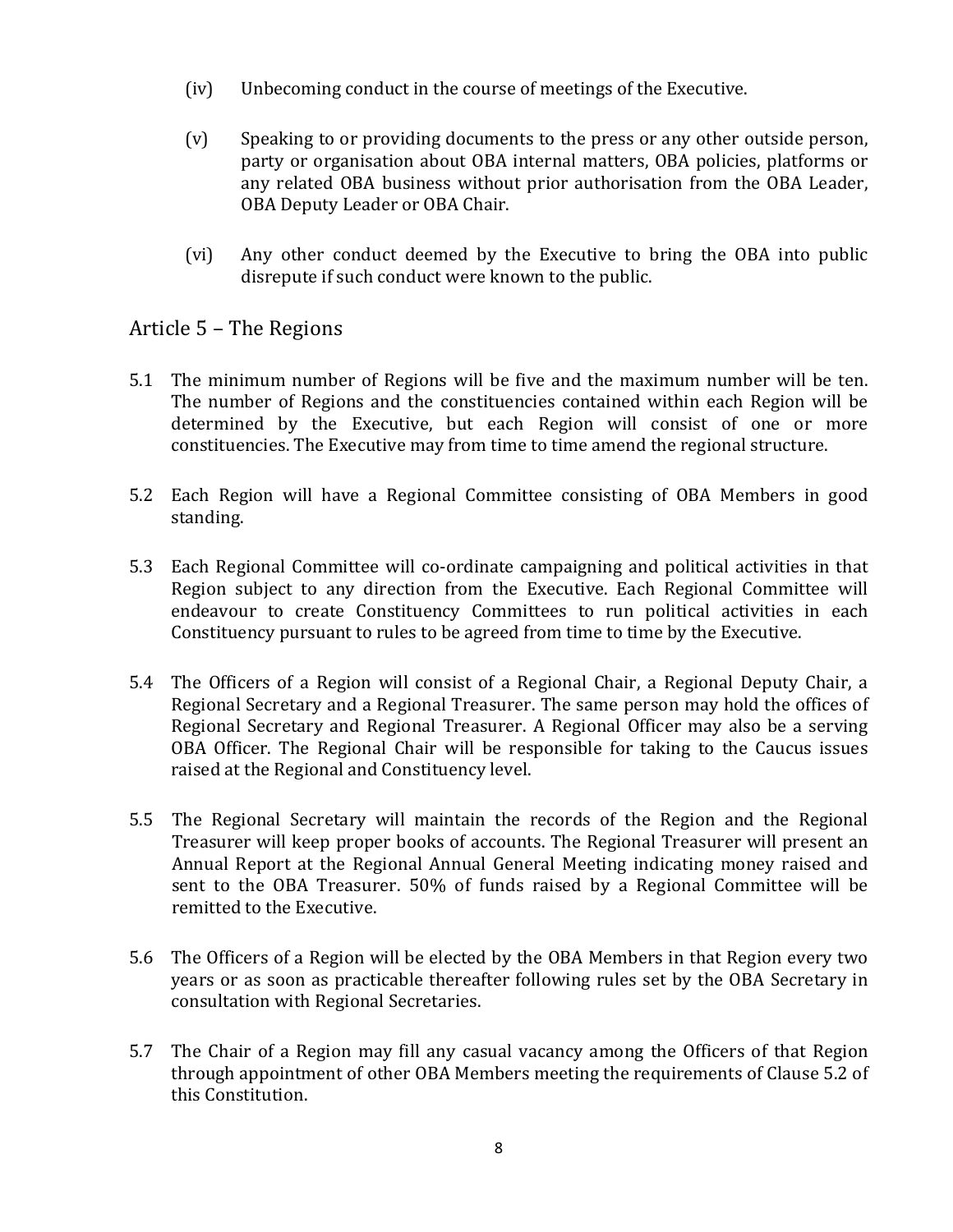5.8 Within fourteen days of the coming into effect of any changes to the Boundaries of the Constituencies, the Executive will determine any changes to the number and extent of the Regions. The decision of the Executive will be final and binding. The Executive will have the discretion to appoint Regional Officers in any Region where a vacancy arises (if not filled by the Regional Chair) until the election of Regional Officers of such Regions.

# Article 6 – OBA Leader

- 6.1 The OBA Leader will lead the political direction of the OBA and will serve as Premier when the OBA is in Government. The OBA Leader will appoint an OBA Whip, recommend Senators for appointment by the Governor and may appoint a House Leader. The OBA Leader will appoint Ministers or Shadow Ministers and Spokespersons from OBA Members in good standing. The Ministers or Shadow Ministers will liaise with the Spokespersons who will chair policy Boards. It is the intent that Spokespersons will speak often publicly on behalf of the OBA.
- 6.2 The OBA Leader will be a full member of all committees and sub-committees and working groups set up by the Executive or other groups and will have a vote on each committee save for the Finance Committee on which the OBA Leader may sit, but may not vote.
- 6.3 OBA Members in good standing will elect the OBA Leader with the rules for election to be set by the Executive subject to the requirements in Clauses 6.5 and 6.6 of this Constitution. The OBA Leader's term of office will run for four years. This term may be extended by the Executive passing a motion by a two-thirds majority to enable the Leader to stay in post in order to fight a General Election.
- $6.4$  A leadership election will be called in the event of one or more of the following:
	- (i) The OBA Leader no longer being a sitting MP.
	- (ii) The death, incapacity or resignation of the OBA Leader.
	- (iii) On the passing of a vote of no confidence in the OBA Leader by the OBA Caucus if this vote is endorsed by a majority of OBA Members in attendance at General Conference or Special Conference of the OBA.
	- (iv) On the completion of the OBA Leader's four year term of office.
	- $(v)$  If two thirds of OBA MP's pass a vote of no confidence in the OBA Leader endorsed by the OBA Caucus.
- 6.5 In order to stand for election as OBA Leader, the candidate must be an OBA Member, an MP, and must not be under disciplinary action. The candidate must have the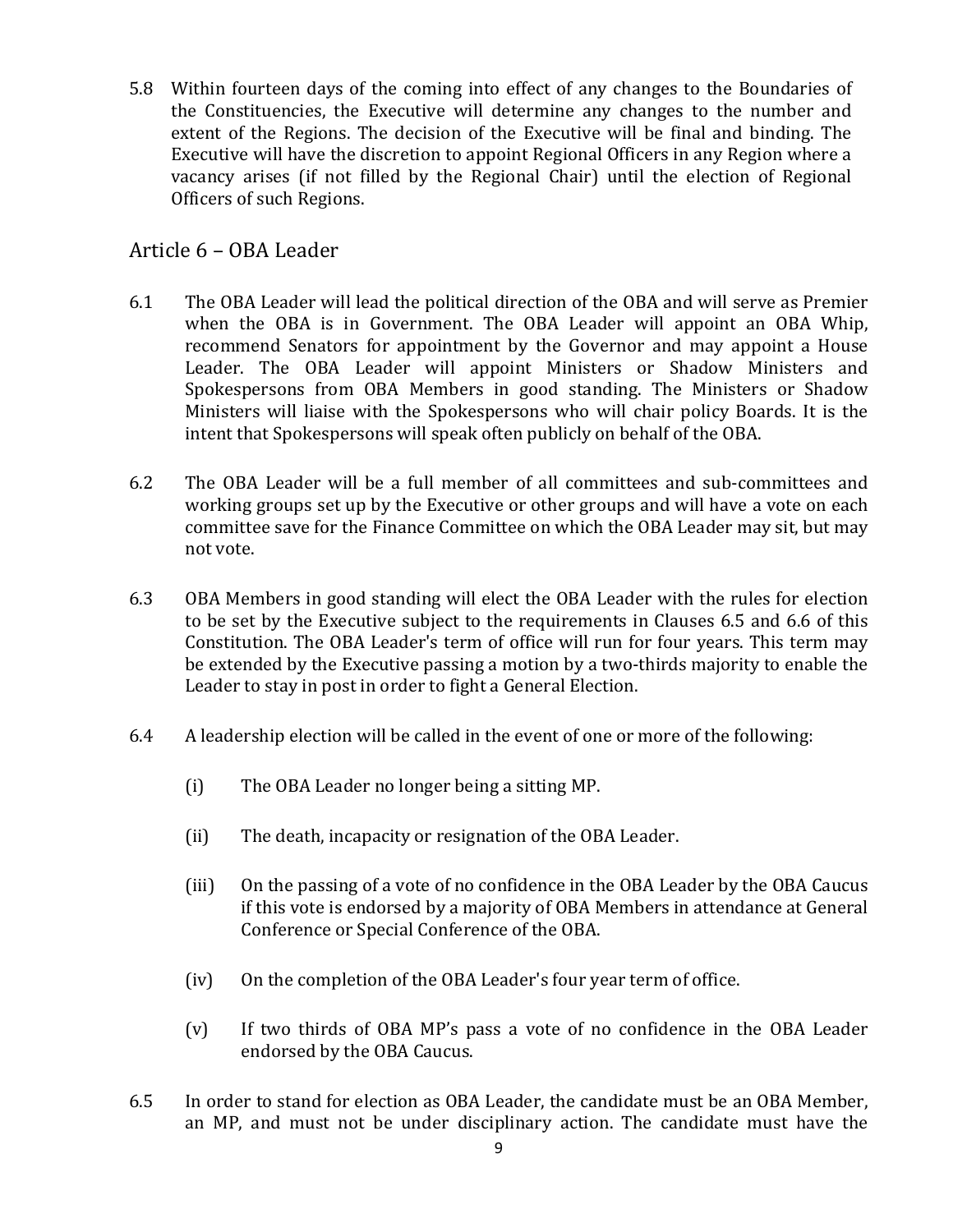support by way of signature of at least three sitting MP's and at least seven non-Parliamentary OBA Members in good standing who will be from at least three Regions. The signatures must be submitted in writing to the OBA Secretary within the time specified by the OBA Secretary.

6.6 If there is only one valid nomination for the post of OBA Leader, the candidate nominated will be declared OBA Leader without the need for a ballot. Those eligible to vote for OBA Leader are provided for by Clause 3.4 of this Constitution.

## Article 7 - The OBA Deputy Leader

- 7.1 The OBA Deputy Leader will assist the OBA Leader in giving political direction to the OBA. The OBA Deputy Leader will act as the OBA Leader in the OBA Leader's absence or when the OBA Leader notifies the Executive in writing.
- 7.2 The OBA Deputy Leader will be a member of all OBA Committees and will have a vote on each committee save for the Finance Committee on which the OBA Deputy Leader may sit, but may not vote.
- 7.3 The relevant provisions in Article 6 will apply in the same manner to the OBA Deputy Leader.

### Article 8 -The OBA Chair and OBA Deputy Chairs

- 8.1 The OBA Chair will chair meetings of the Executive, General Conference and any Special Conference. The OBA Chair will lead the Executive in respect of the administrative side of the OBA. The OBA Chair will chair meetings of the Regional Chairs and will advise the OBA Leader and the OBA Deputy Leader of the political views of the Regions. The OBA Chair will work with the OBA Leader in approving public statements of the OBA's policies and the manner of their communication.
- 8.2 In order to stand for election as OBA Chair, the candidate must have the support by way of signature of at least two Regional Chairs and at least seven OBA Members in good standing from at least three Regions. The signatures must be submitted in writing to the OBA Secretary within the time specified by the OBA Secretary.
- 8.3 If there is only one valid nomination for the post of OBA Chair, the candidate nominated will be declared OBA Chair without the need for a ballot.
- 8.4 The OBA Chair will work with the Regional Chairs in ensuring that all efforts are made to have active and properly constituted Regions and Regional Committees financially able to support a parliamentary election campaign. To that end, the OBA Chair may suggest to the Executive the creation of paid administrative posts and may delegate unpaid roles to other members of the Executive or temporary committees as the OBA Chair sees fit.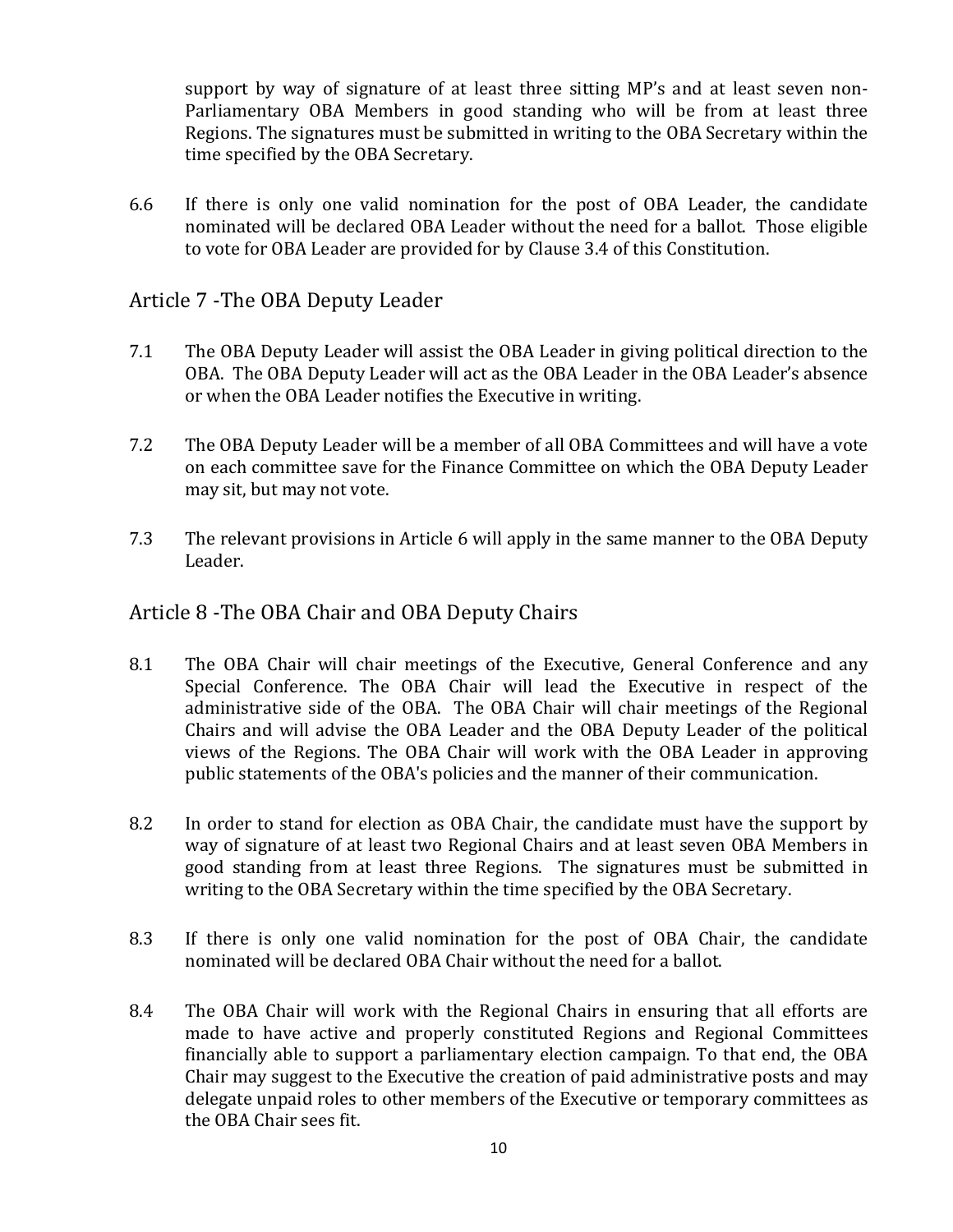- 8.5 An election of the OBA Chair will be called in the event of one or more of the following:
	- (i) The death, incapacity or resignation of the OBA Chair.
	- (ii) On the passing of a vote of no confidence in the OBA Chair by the Caucus, if this vote is endorsed by a majority of OBA Members in attendance at General Conference or Special Conference of the OBA.
	- (iii) On the completion of the OBA Chair's two year term of office.
- 8.6 The relevant provisions of Article 8 of this Constitution will apply in the same manner to the OBA Deputy Chairs. The OBA Deputy Chairs shall have further responsibilities and obligations as directed by the OBA Chair.

# Article 9 - The OBA Secretary and OBA Treasurer

- 9.1 The OBA Secretary is responsible for:
	- (i) Ensuring that the administrative and other arrangements of the OBA comply with all legal requirements.
	- (ii) Maintaining an up to date Roll of Membership for OBA Members and the Constituencies (and thus Regions) in which they reside.
	- (iv) Dealing with all matters relating to membership (including setting of membership fees in consultation with the Executive).
	- (iv) The administration of all internal OBA elections (except when the OBA Secretary is an Adopted Candidate or Approved Candidate in any such election, when the Executive will nominate another of member of the Executive to carry out this task).
- 9.2 The OBA Treasurer is responsible for:
	- (i) Managing the OBA's finances.
	- (ii) Preparing annual accounts.
	- (iii) Presenting the OBA's annual accounts for approval to the Finance Committee, the Executive and in summary at General Conference. The OBA Treasurer will carry out any other functions prescribed by statute in relation to the finances and financial reporting of the OBA. The OBA Treasurer will chair the Finance Committee. The OBA Treasurer will maintain a list of OBA donors and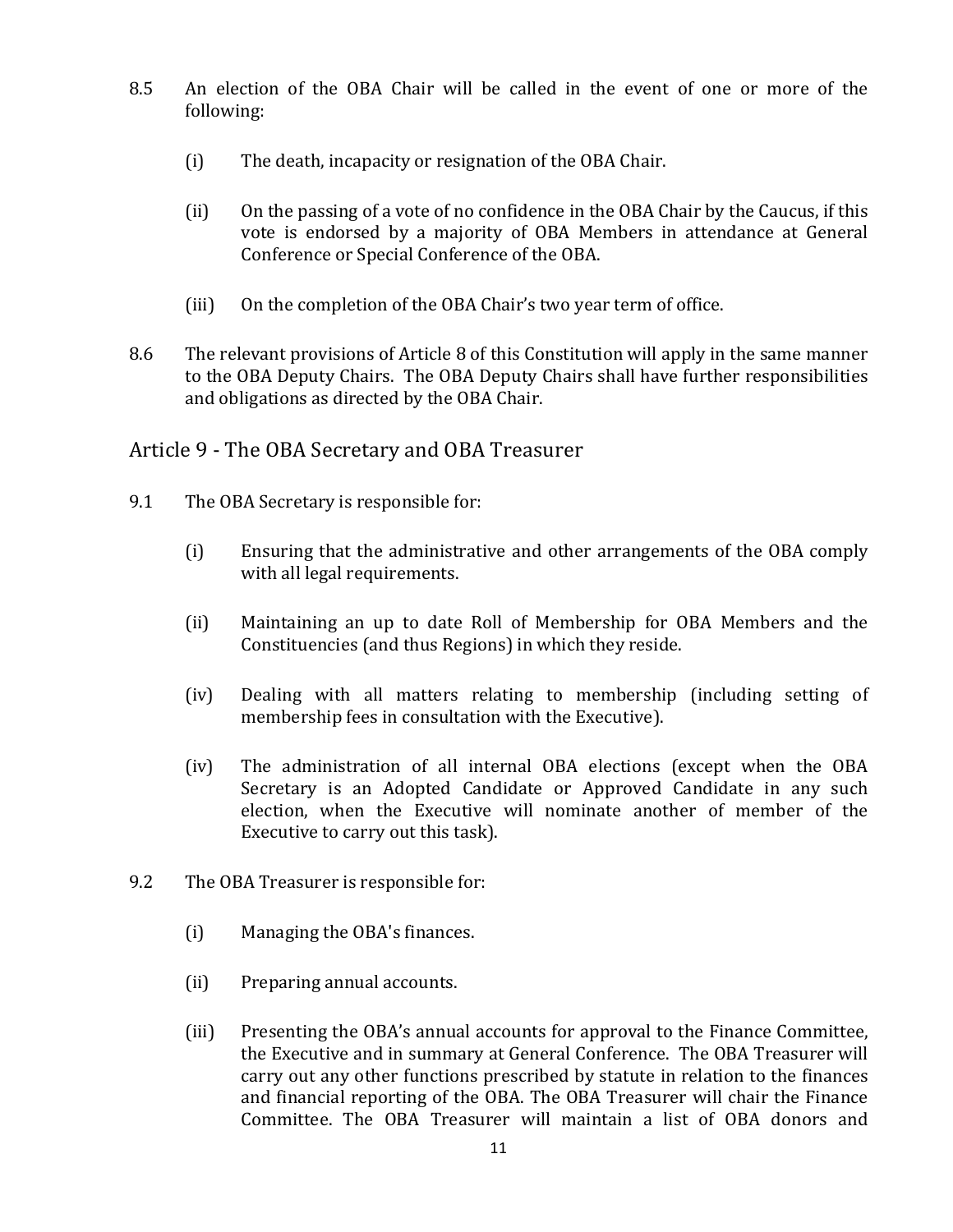donations received by the Executive and the Regions.

9.3 The OBA Secretary and OBA Treasurer will be selected in the manner proscribed by Clause 4.5 of this Constitution and may be removed from office by a simple majority vote of the Executive.

# Article 10 - Standing and Temporary Committees

- 10.1 The standing committees reporting to the Executive will consist of: (i) a Finance Committee; (ii) a Candidate Selection Committee; and (iii) a Discipline Committee. Temporary committees may be created by the Executive from time to time per this Constitution.
- 10.2 The Finance Committee is a standing committee chaired by the OBA Treasurer. The Finance Committee is responsible to oversee the management of the OBA's income, expenditure and finances. The OBA Treasurer will appoint no less than four OBA Members in good standing who will not be Parliamentarians and may include Regional Treasurers. At no time will Parliamentarians be permitted to sign financial documents on behalf of the OBA. The OBA Treasurer will prepare and the Finance Committee will approve the OBA accounts for each period ending  $31<sup>st</sup>$  December. Such accounts will have an independent financial review, by a member of the Institute of Chartered Accountants of Bermuda, which will be completed by  $31^{st}$  May of the following year. The OBA Treasurer will present the approved accounts to the Executive and present a summary of the OBA accounts at General Conference.
- 10.3 The Candidate Selection Committee is a standing committee comprised of the OBA Leader, the OBA Deputy Leader and the OBA Chair who between them will unanimously agree and select four additional persons to the Candidate Selection Committee who will be OBA Members in good standing.
- 10.4 The Discipline Committee is a standing committee chaired by the OBA Chair or OBA Deputy Chairs as delegated by the Executive from time to time. The Discipline Committee's responsibility will be to discipline OBA Members in addition to such other duties as may be specified by this Constitution or delegated by the Executive from time to time.

## Article 11 - The Candidate Selection Committee and Process

11.1 Potential candidates will make a written application to the Candidate Selection Committee and will make full disclosure of any fact, political or personal, that may have a bearing on their suitability for selection as a candidate. Candidates are under a continuing duty to disclose any facts to the Executive or any other committee appointed by the Executive that may have a bearing on their suitability to stand as a candidate.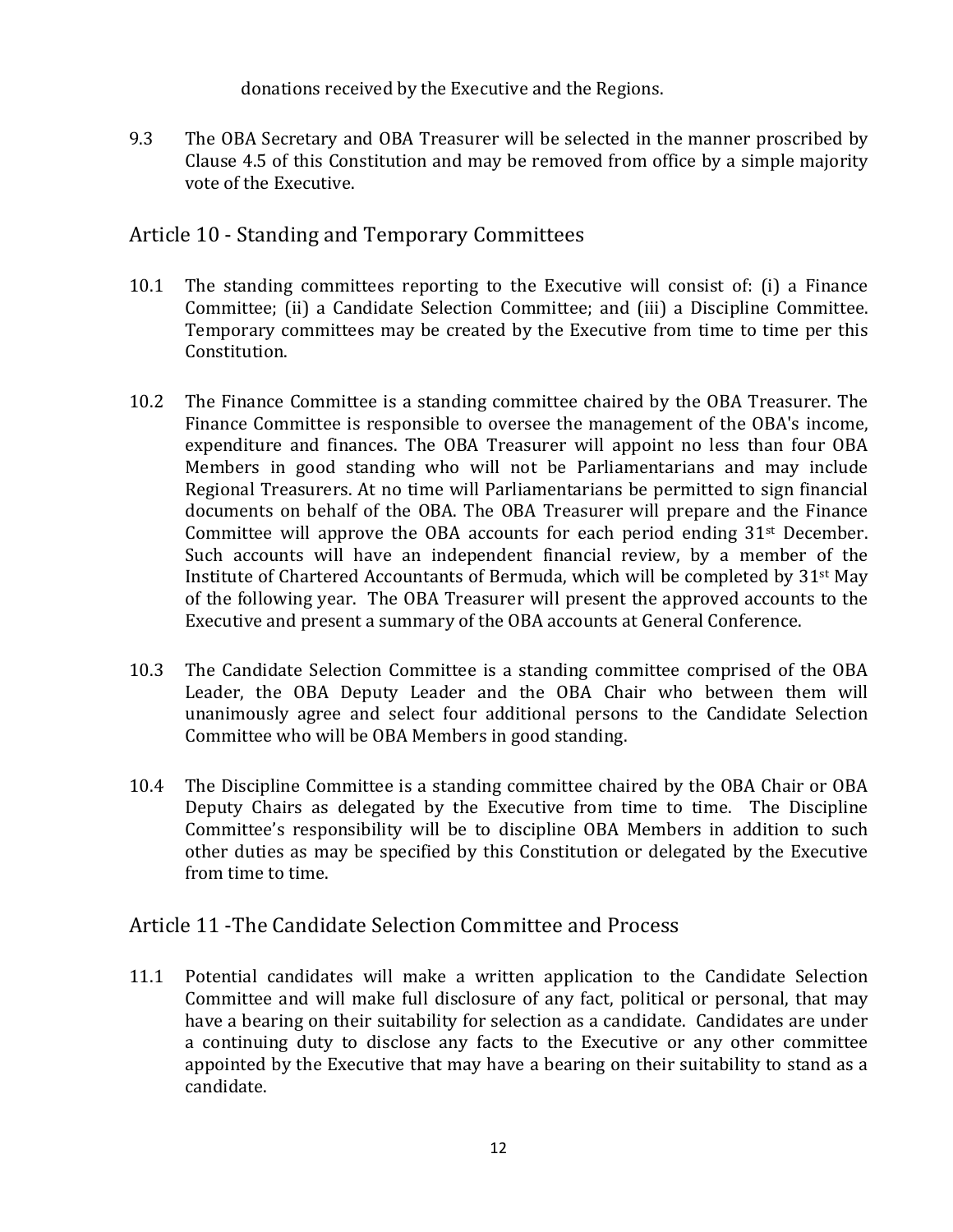- 11.2 The Candidate Selection Committee will select candidates who will be eligible to stand for Parliamentary election for the OBA ("Approved Candidates"). Approved Candidates will be ranked by the Candidate Selection Committee and then placed in individual constituencies upon which the Approved Candidates will be called Adopted Candidates. Prior to adoption the Candidate Selection Committee will first consult with the relevant Regional Committee and any relevant Constituency leadership in the proposed adopted constituency. Preference will be given to candidates who live in a particular Constituency or have another connection in that Constituency.
- 11.3 If the OBA membership residing in a particular Constituency is not satisfied with the decision of the Candidate Selection Committee regarding an Adopted Candidate, the OBA membership in that constituency may seek a primary election.
- 11.4 In order for there to be a primary election, at least 100 signatures of those persons on the parliamentary register for that Constituency must be evidenced on a petition seeking a primary between the Adopted Candidate and the Approved Candidate proposed by the OBA Members in that constituency. Rules for the primary will be settled by the Executive. Any member may view these rules upon request. A primary constituency election will take place within three months of the adoption of the Adopted Candidate for that Constituency.
- 11.5 A current list of Approved Candidates will be provided to the Caucus upon request and in any event will be provided to the Caucus annually. The list of Approved Candidates that have been selected by the Candidate Selection Committee will not be changed other than by the death, incapacity, resignation, or disciplinary action in accordance with this Constitution. If an Adopted Candidate is removed by a primary constituency election then that candidate remains an Approved Candidate. If an Adopted Candidate is not elected to Parliament after any general election or byelection, the candidate will cease to be the Adopted Candidate, but will remain an Approved Candidate eligible for adoption in accordance with Article 11 of this Constitution.
- 11.6 A candidate may be suspended from being an Approved Candidate or Adopted Candidate if, by a simple majority vote, the OBA Leader, the OBA Deputy Leader and the OBA Chair consider that there is good reason to do so. A suspended candidate will have the right to an appeal to the Candidate Selection Committee. The Candidate Selection Committee may decide to de-select the candidate. If the candidate is deselected then that candidate will have the right of appeal to the Discipline Committee.
- 11.7 The Executive will set the rules and procedures of the Candidate Selection Committee and will notify the OBA Members from time to time subject to this Constitution. Any member may view these rules upon request.

Article 12 – The Discipline Committee and Discipline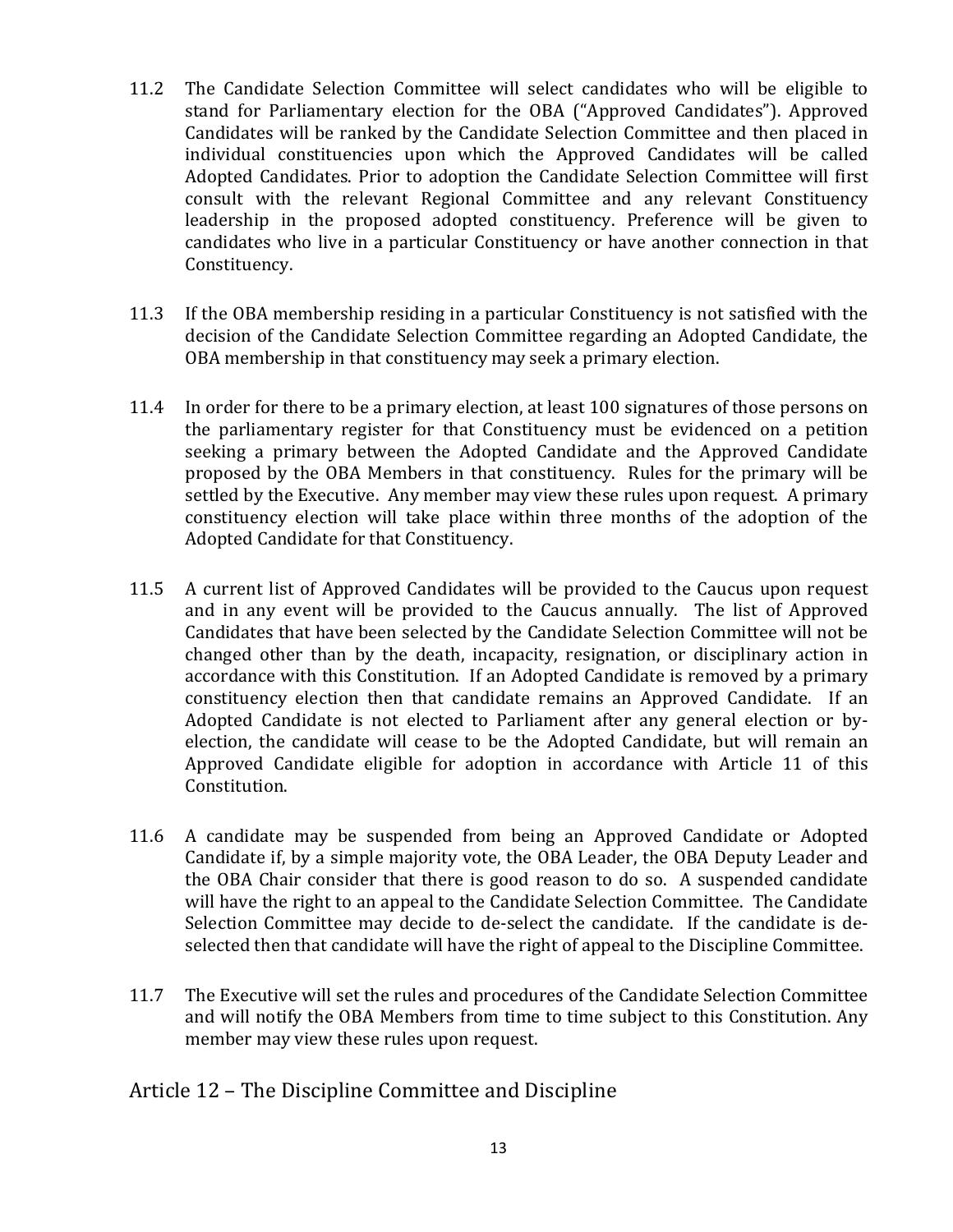- 12.1 The Discipline Committee is comprised of the OBA Chair, the OBA Deputy Chairs and four lay members selected by the Executive. The lay members will be OBA Members in good standing who are not Parliamentarians or serving members of the Executive. The lay members of the Discipline Committee serve for a two year term and must resign from the Discipline Committee if elected/selected to the Executive.
- 12.2 The Discipline Committee may appoint a panel of three comprised of the OBA Chair (or an OBA Deputy Chair) and a minimum of two lay members of the Discipline Committee to conduct specific hearings in accordance with the appropriate rules made by the Executive from time to time. Any member may view these rules upon request.
- 12.3 The Discipline Committee may deal with all disciplinary action for all OBA Members. Any OBA member in good standing who has a grievance against another OBA member must refer the issue in writing to an OBA Officer, OBA Leader or OBA Deputy Leader, upon which referral the Executive will meet and decide by simple majority whether to refer the matter to the Discipline Committee for determination.
- 12.4 The OBA Member against whom disciplinary action is taken must be given a reasonable opportunity to make representations and also to question any OBA Member who has made allegations against him or her (which allegations are relevant to the disciplinary action). Action can only be taken if the Discipline Committee, having given the disciplined OBA Member an opportunity to attend, is of the opinion that it would be fair and reasonable to take action.
- 12.5 The OBA Leader (or OBA Deputy Leader in absence of the OBA Leader) and OBA Whip will have disciplinary discretion over Parliamentarians and their decision will be final if it relates to Parliamentary duties. The aforementioned may also refer such disciplinary matters to the Discipline Committee.
- 12.6 The Executive will set the rules and procedure of the Discipline Committee and will notify the OBA membership from time to time subject to this Constitution. Any member may view these rules upon request.

# Article 13 - The Caucus

- 13.1. The Caucus is the political debate and political decision making body of the OBA (subject to any decisions of the OBA Members made at General Conference or Special Conference) and will be comprised of the Executive, OBA MP's, OBA Senators, Regional Chairs, Adopted Candidates, and Approved Candidates. The OBA Leader may in consultation with the OBA Chair and OBA Deputy Leader invite others to attend the Caucus, but such persons shall not be entitled to vote.
- 13.2 The Caucus will be chaired by a person elected annually by simple majority of the Caucus (the "Caucus Chair"). The process for the election of the Caucus Chair will be decided by the OBA Secretary. In the absence of the Caucus Chair, the Caucus will by